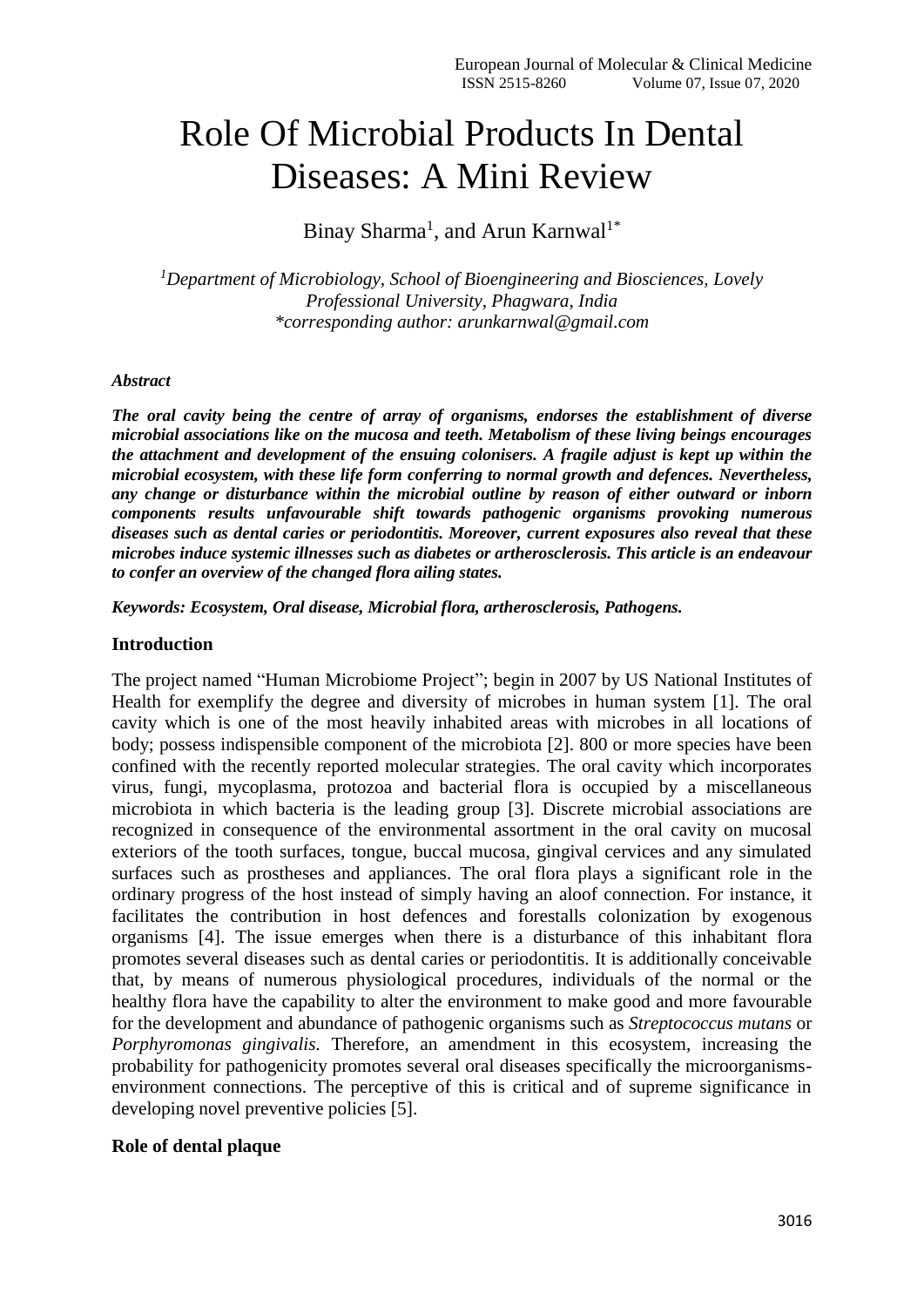There are several habitations for microbes in oral cavity such as the mucosal exterior (like the lips, cheek, sense of taste and tongue) and teeth which sustain the development of microbial associations [6]. Dental plaque originates on a tooth surface as a biofilm. Basically, this is the network of microbes. Plaque arrangement is an ordinary marvel which adds to the host's typical improvement and safeguards. Issues emerge because of disturbance in the homeostasis existing among microbial networks in the plaque. Two basic models clarifying this disparity are dental caries and periodontal disease. In the previous alteration in nutrient status like overabundance carbohydtrates (expanded supragingival plaque) brings about the equalization tilting toward increasingly aciduric and acidogenic microscopic organisms (for example *Streptococcus mutans*) to flourish, resulting in the infection. In the last mentioned, amassing of plaque, because of poor oral sanitation can bring about extending of pockets, making anaerobic situations, in this manner preferring the multiplication of pathogenic microscopic organisms (anaerobic species like *Fusobacterium*, *Prevotella*) prompting periodontal infection. Along these lines any adjustment in the elements inside this biological system can change the flora, amplify its potential pathogenicity and consequently begin and promotes oral infections [7].

#### **Caries**

Dental caries which is a chronic disease that develops slowly in most individuals and is categorized by localized demolition of the tooth subsequent long interaction or contact with acidic commodities results the bacterial fermentation of dietary sugars [8]. Dental caries is an excellent illustration of how an amendment in the microbiota can cause a disease. The normal microbiota generally contain non mutans streptococci such as the salivarius group on root exterior, mitis group in the pit and a small amount of mutans group [9, 10].

#### **Periodontal Disease**

Gingival cervicular fluid (GCF) infesting the subgingival cervice which generates a neutral or alkaline atmosphere because of the existence of some nitrogenous compounds like proteins, peptides and amino acids. This environment is established when the gingival sulcus get deeper and asaccharolytic and anaerobic or proteolytic bacteria i.e. *Fusobacterium*, *Eubacterium*, *Campylobacter*, *Prevotella* and *Porphyromonas* develops in these circumstances. Proteolytic bacteria have ability to mortify the nitrogenous compounds into small peptides and amino acids with cell membrane bound or extracellularly buried proteases, for successive use as metabolic substrates [11]. Though, these enzymes veiled by the microbes for mortifying the nitrogenous compounds persuade inflammation and immunoreactions. *P. intermedia* and *F. nucleatum* have capability to grow at acidic and neutral pH which is commonly present in supragingival plaque. They are also capable of counteracting the acidic environmental pH by altering the acid base stability through amino acid metabolism. *F. nucleatum* and *P. intermedia* inhabits a superficial gingival pocket (where the pH is uneven and from time to time becomes acidic) and then endorse the establishment of a neutral pH atmosphere. This tempts inflammation and enhance in GCF, persuades and upholds the development of more proteolytic bacteria such as *P. gingivalis* and improves the pathogenicity of *P. intermedia* during enhance in proteolytic action and cytotoxic end products [11, 12].

#### **Vital Periodontal Pathogens**

#### *Porphyromonas Gingivalis*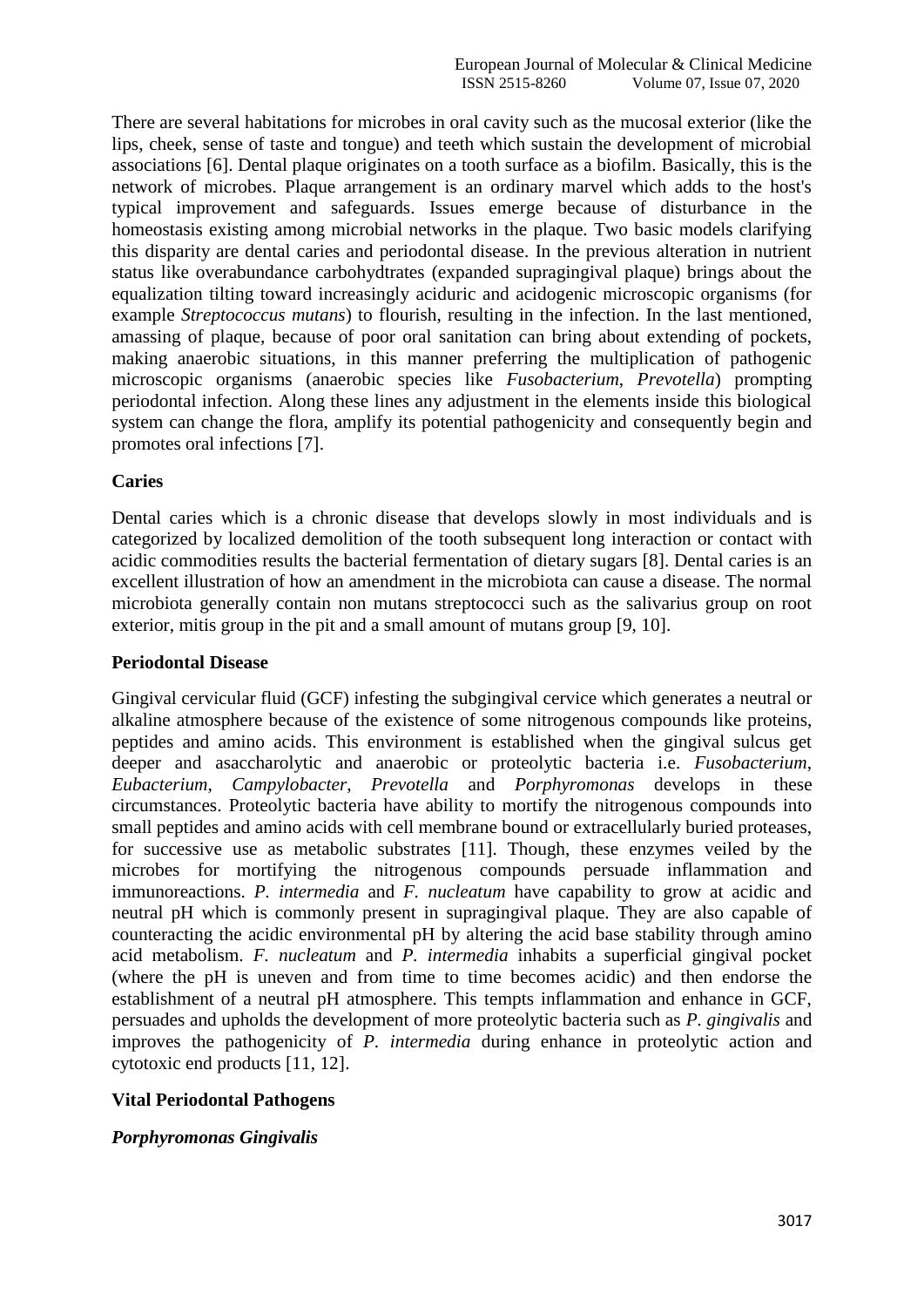This is the major periodontal pathogen which is a Gram-negative rod and rigorously anaerobic. It has a few putative virulence components (counting proteases which mortify immunoglobulin, complement, cytotoxins, hyaluronic acid, adhesins, endotoxins and collagen fibers). This can cause periodontal disease specifically or bring forth host response consequential in gingival tissue and bone harm [13].

#### *Fusobacterium nucleatum*

This microbe plays a pivotal part within the starting of periodontal disease by creating proinflammatory cytokines and up regulating the inflammatory reaction. They moreover initiate the epithelial cells to emit different proteolytic proteins such as matrix metalloproteases MMPs [14].

## *Prevotella Intermedia*

It is a dark pigmented gram negative microbe stands up to phagocytosis by ideals of its capsule. It is additionally a significant microbe involved in periodontal infection together with *P. gingivalis* and *Aggregatibacter actinomycetemcomitans* [13, 14]*.*

#### *Aggregatibacter Actinomycetemcomitans*

It is a gram negative facultative non motile bacillus which exudes a protein toxin i.e. leukotoxin (LtxA) that facilitate the bacterium escape the host immune response throughout infection [14].

## **Endodontic infections**

The microbiota of root canal have been considered broadly over a long time by utilizing diverse testing methods and detection techniques. Contemporary theories propose that the number of bacterial species in an infected root canal may change from one to more than 14 and the number of bacterial cells from <100 to >110 per sample. Micro-organisms which are generally found in endodontic infections are *B. forsythus*, *F. nucleatum*, *P. gingivalis*, *C. rectus, P. intermedia* and *T. denticola*. *Prevotella* and *Porphyromonas* species have significant role in endodontic infections. It is gram positive cocci, anaerobic rods, enteric microbes and *P. aeruginosa* are too found. *Prevotella* species like *P. intermedia* and *P. nigrescens* were more frequently found infected root canals [15].

# **Osteomyelitis**

Osteomyelitis is an inflammation of the medullary depth inside the maxilla or mandible with conceivable expansion of infection into the cortical bone and overlying periosteum [16]. Inveterate osteomyelitis of the jaws is widespread within the developing nations where these infections are related with injury, surgical strategies and previous infections like endodontic and periapical diseases [17].

# **Facial space infections**

A dentoalveolar disease, if it is not treated earlier then it can spread bilaterally to the tissue spaces i.e. submandibular, submental and sublingual within the head or neck. This is a serious, life threatening disease that needs quick intercession [18]. It emerges as a result of dental or postextraction disease, mandibular breaks, peritonsillar abscess, oral soft tissue lacerations and cut wounds on the floor of mouth.

# **Candidiasis**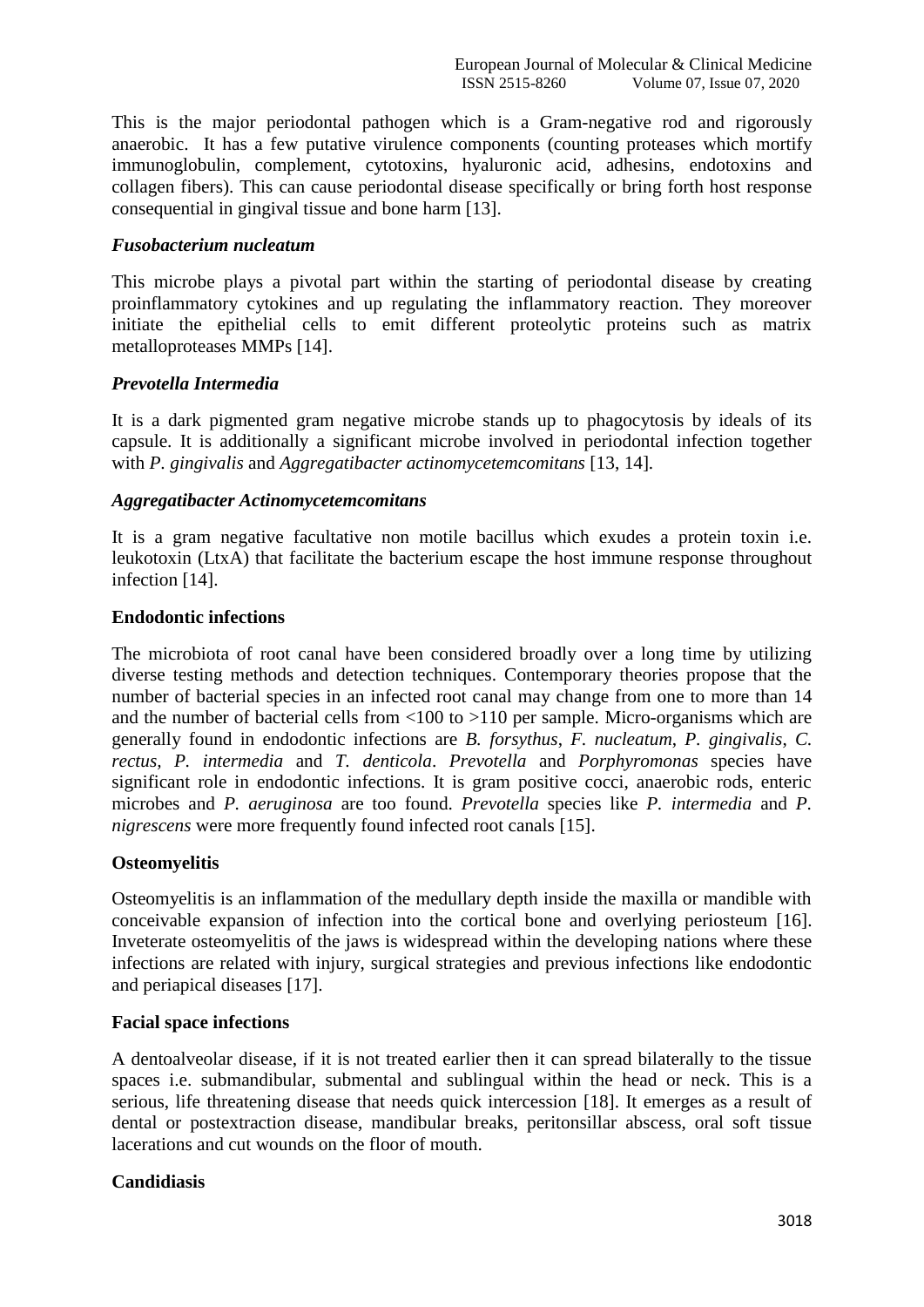This infection is caused by fungus, Candida albicans. And the other species which are also involved in this infection is *C. tropicalis*, *C. parapsilosis*, and *C. krusei*. *Candida* is a major component in normal oral microbiota, contains 30-50% part of it and is kept under control via specific and nonspecific defence methods [19]. Candidiasis is the most frequently seen fungal infection in humans. Though, the mere existence of the microbe is not adequate to cause the disease. This is opportunistic infections which flash up when immune suppression occurs or a radical change in the oral flora. *Candida* has the capability to adhere the mucosa and dentures plays significant role in the pathogenecity of oral infections. Candidiasis prevalence has reappears over the current years with the emergence of HIV. It is proclaimed that over 85% of HIV infected patients grow candidiasis [20]. Various studies related to infections of oral cavity and other aspects have been done with successful therapeutic approach [21-30].

## **Conclusion**

Oral microflora, incontrovertibly, plays a noteworthy role in maintenance of homeostasis of the ecosystem in oral cavity. It is pivotal for clinicians to be mindful of this reality and they should focus their cure concerning control of this flora instead of killing it. A careful information of the ordinary and modified flora and mechanics behind how the alter can happen and what it might lead to would deliver us a reasonable thought of how different oral diseases could be controlled and preventive strategies be developed.

## **Acknowledgment**

I am very thankful to Lovely Professional University, Phagwara, Punjab, India for technical support to complete this study and unlimited help in all steps.

## **Competing Interest's Statement**

The author(s) declare(s) that there is no conflict of interest.

# **References**

[1] R. M. Ahmedbeyli, and R. E. Mamedzade, "[Clinical and radiographic rationale for endodontic treatment of permanent teeth with periapical destruction]," Stomatologiia (Mosk), vol. 99, no. 1, pp. 33-37, 2020.

[2] R. Sachdev et al., "Effectiveness of single use over multiple use toothbrushes on negative oral microflora of plaque," J Family Med Prim Care, vol. 8, no. 12, pp. 3940-3943, Dec, 2019.

[3] M. P. Singh et al., "Post-periodontal surgery propounds early repair salivary biomarkers by (1)H NMR based metabolomics," Metabolomics, vol. 15, no. 11, pp. 141, Oct 14, 2019.

[4] S. Varzhapetian et al., "Aerobic Microflora in the Pathogenesis of Maxillary Sinusitis after the Treatment of Caries Complications," Georgian Med News, no. 289, pp. 42-46, Apr, 2019.

[5] L. J. Walsh, and D. L. Healey, "Prevention and caries risk management in teenage and orthodontic patients," Aust Dent J, vol. 64 Suppl 1, pp. S37-S45, Jun, 2019.

[6] P. N. Deo, and R. Deshmukh, "Oral microbiome: Unveiling the fundamentals," J Oral Maxillofac Pathol, vol. 23, no. 1, pp. 122-128, Jan-Apr, 2019.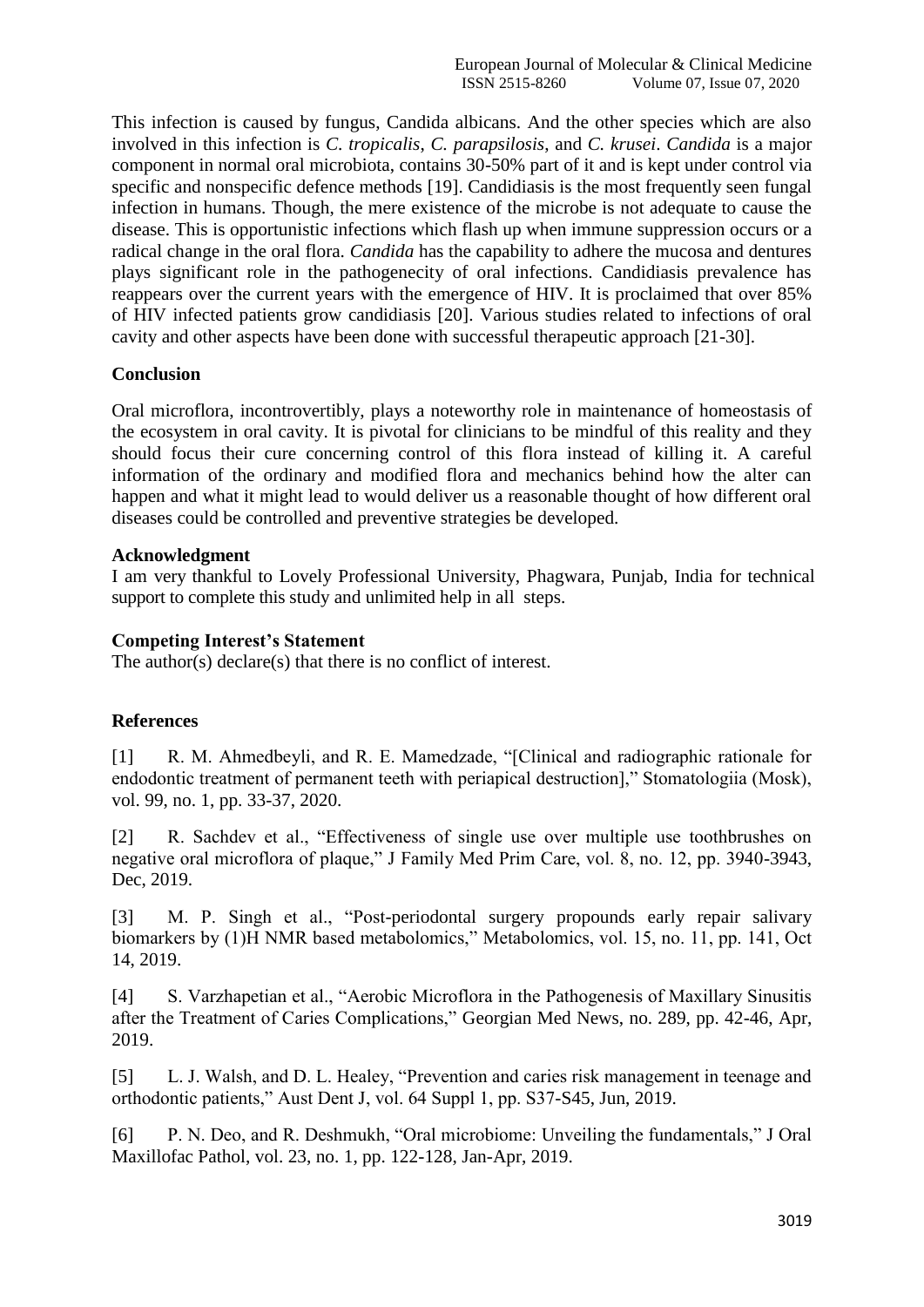[7] G. Z. Benic et al., "Oral probiotics reduce halitosis in patients wearing orthodontic braces: a randomized, triple-blind, placebo-controlled trial," J Breath Res, vol. 13, no. 3, pp. 036010, May 31, 2019.

[8] M. Kaminska et al., "Effects of statins on multispecies oral biofilm identify simvastatin as a drug candidate targeting Porphyromonas gingivalis," J Periodontol, vol. 90, no. 6, pp. 637-646, Jun, 2019.

[9] F. Fang et al., "Characterization of a Lactobacillus brevis strain with potential oral probiotic properties," BMC Microbiol, vol. 18, no. 1, pp. 221, Dec 22, 2018.

[10] D. Patidar et al., "Salivary levels of Streptococcus mutans and Streptococcus sanguinis in early childhood caries: An in vivo study," J Indian Soc Pedod Prev Dent, vol. 36, no. 4, pp. 386-390, Oct-Dec, 2018.

[11] R. Albabtain et al., "Chemical effects of chewing sticks made of Salvadora persica," Int J Dent Hyg, vol. 16, no. 4, pp. 535-540, Nov, 2018.

[12] D. Giugliano et al., "Influence of occlusal characteristics, food intake and oral hygiene habits on dental caries in adolescents: a cross-sectional study," Eur J Paediatr Dent, vol. 19, no. 2, pp. 95-100, Jun, 2018.

[13] C. L. F. capital Ka et al., "Physical indices of the oral fluid in children with caries and intact teeth at different age periods," Wiad Lek, vol. 72, no. 5 cz 2, pp. 1048-1052, 2019.

[14] K. Hema Shree et al., "Saliva as a Diagnostic Tool in Oral Squamous Cell Carcinoma - a Systematic Review with Meta Analysis," Pathol Oncol Res, vol. 25, no. 2, pp. 447-453, Apr, 2019.

[15] J. Beutler et al., "Bacteremia after professional mechanical plaque removal in patients with chronic periodontitis," Oral Dis, vol. 25, no. 4, pp. 1185-1194, May, 2019.

[16] M. Shetty et al., "Microbial Analysis and Determination of Antibiotic Susceptibility of Dental Laboratory Equipments and Laboratory Attire," Contemp Clin Dent, vol. 9, no. 4, pp. 607-612, Oct-Dec, 2018.

[17] T. Kato et al., "Oral Administration of Porphyromonas gingivalis Alters the Gut Microbiome and Serum Metabolome," mSphere, vol. 3, no. 5, Oct 17, 2018.

[18] K. Sato et al., "An orally administered oral pathobiont and commensal have comparable and innocuous systemic effects in germ-free mice," J Periodontal Res, vol. 53, no. 6, pp. 950-960, Dec, 2018.

[19] M. K. Annavajhala et al., "Oral and Gut Microbial Diversity and Immune Regulation in Patients with HIV on Antiretroviral Therapy," mSphere, vol. 5, no. 1, Feb 5, 2020.

[20] P. Krzyzek, and G. Gosciniak, "Oral Helicobacter pylori: Interactions with host and microbial flora of the oral cavity," Dent Med Probl, vol. 55, no. 1, pp. 75-82, Jan-Mar, 2018.

[21] Agrawal A., Bhogal R.K. A review—Edge detection techniques in dental images. Lecture Notes in Computational Vision and Biomechanics, 30, 2019.

[22] Agrawal A., Bhogal R.K. Edge detection techniques in dental radiographs (Sobel, T1FLS & amp; IT2FLS), Communications in Computer and Information Science, 839, 2019.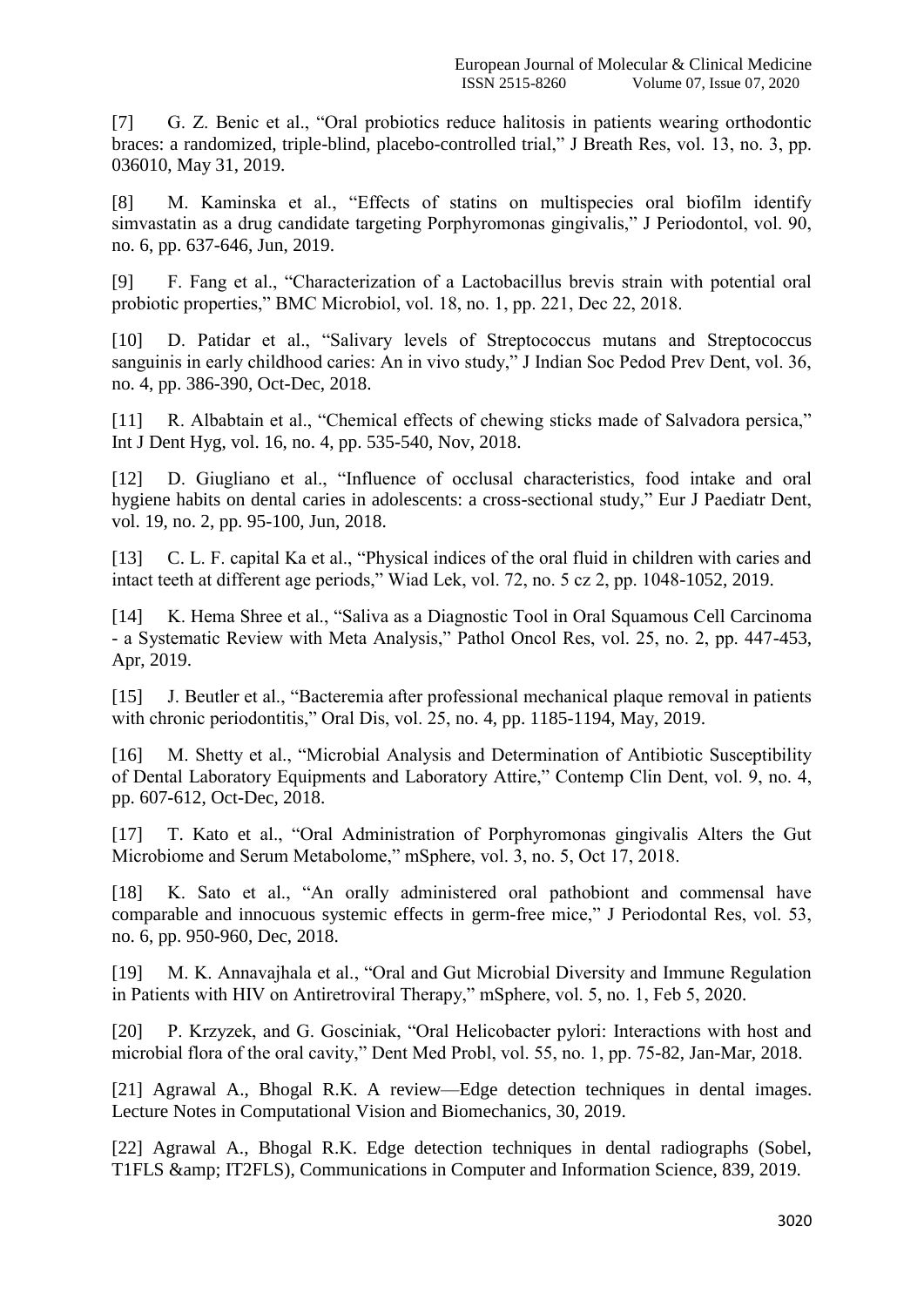[23] Bharti D., Gupta S., Arora Chugh C. Antimicrobial activity of medicinal plants against some pathogenic microbial strains, 5(2), 2013.

[24] Gupta M., Gupta A., Gupta S. In vitro antimicrobial and phytochemical analysis of dichloromethane extracts of Piper nigrum (black pepper) Oriental Journal of Chemistry, 29 (2), 2013.

[25] Anand U., Nandy S., Mundhra A., Das N., Pandey D.K., Dey A. A review on antimicrobial botanicals, phytochemicals and natural resistance modifying agents from Apocynaceae family: Possible therapeutic approaches against multidrug resistance in pathogenic microorganisms. Drug Resistance Updates, 51, 2020.

[26] Srivastava B., Khatri M., Singh G., Arya S.K. Microbial keratinases: An overview of biochemical characterization and its eco-friendly approach for industrial applications. Journal of Cleaner Production, 252, 2020.

[27] Kirti, Prabhakar P.K. Human papilloma virus associated cervical cancer: A review. Asian Journal of Pharmaceutical and Clinical Research, 9(3), 2016.

[28] Sachdeva S., Bhatia S., Mittal A., Sinha M. Synthesis, evaluation and in silico studies of 1,8-naphthyridine derivatives against antimicrobial activity. Journal of Applied Pharmaceutical Science, 5(7), 2015.

[29] Koul B. Herbs for cancer treatment. Herbs for Cancer Treatment, 2020.

[30] Kaur K., Khatik G.L. Cancer immunotherapy: An effective tool in cancer control and treatment. Current Cancer Therapy Reviews, 16(1), 2020.

Parahitiyawa NB, et al. Exploring the oral bacterial  $\Box$ ora: current status and future directions. Oral Diseases 2010;16:136-145.

 2. Takahashi N. Microbial ecosystem in the oral cavity: Metabolic diversity in an ecological niche and its relationship with oral diseases. International Congress Series 2005;1284:103-112.

 3. Samarnayake L. Essential microbiology for dentistry. 3rd ed. Elsevier Health Sciences UK 2006.

4. Marsh PD. Role of the oral microDora in health. Microbial Ecology in Health and Disease 2000;12:130-137.

 5. Marsh PD, Martin MV, Lewis MAO, Williams D. Oral microbiology. 5th ed. Elsevier Health Sciences UK 2009.

6. Batabyal B, Chakraborty S, Biswas S. Role of the oral micro $\Box$ ora in human population: a brief review. IJPLS 2012;3(12):2220- 2227.

7. Marsh PD. Dental plaque as a bio $\square$  lm and a microbial community – implications for health and disease. BMC Oral Health 2006; 6(14):1-7.

 8. Rouabhia M, Chmielewski W. Diseases associated with oral polymicrobial bio $\square$ lms. The Open Mycology Journal 2012;6: 27-32.

 9. Usha C, Satyanarayanan R. Dental caries a complete changeover (Part I). J Conserv Dent 2009;12(2):46-54.

 1 0. Newbrun E. Cariology, 3rd ed. Chicago: Quintessence Publishing 1989.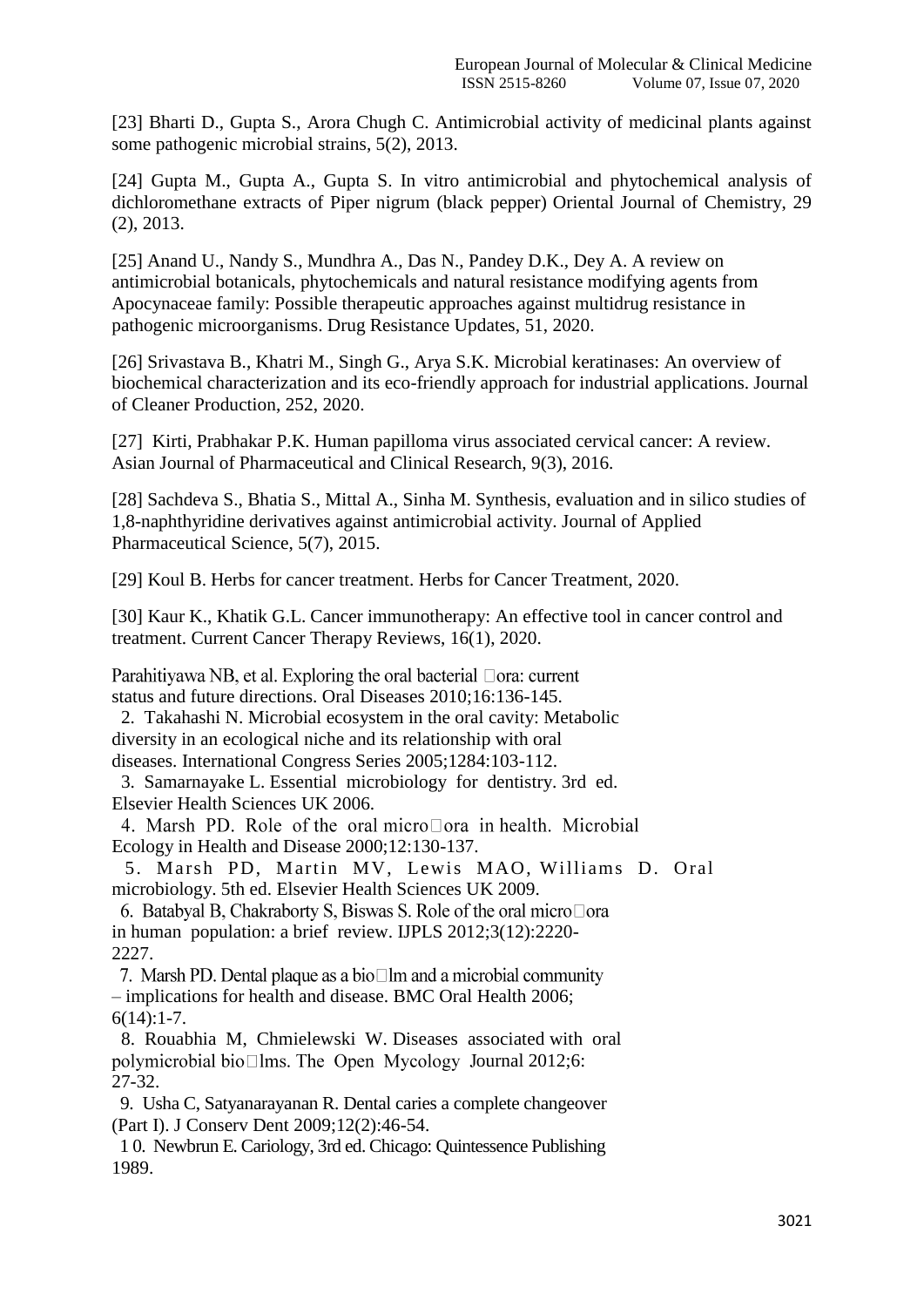11. Manakil J, Yoshida A, Ansai T. Periodontal diseases: a Clinician's Guide. Available at: http://www.intechopen.com.

 12. Loe H. The role of bacteria in periodontal diseases. Bulletin of the World Health Organization 1981;59(6):821-825.

 13. Kesic L, Milasin J, Igic M, Obradovic R. Microbial etiology of periodontal disease – mini review. Facta Universitatis Series: Medicine and Biology 2008;15(1):1-6.

Parahitiyawa NB, et al. Exploring the oral bacterial □ora: current status and future directions. Oral Diseases 2010;16:136-145.

 2. Takahashi N. Microbial ecosystem in the oral cavity: Metabolic diversity in an ecological niche and its relationship with oral diseases. International Congress Series 2005;1284:103-112.

 3. Samarnayake L. Essential microbiology for dentistry. 3rd ed. Elsevier Health Sciences UK 2006.

4. Marsh PD. Role of the oral micro $\Box$ ora in health. Microbial Ecology in Health and Disease 2000;12:130-137.

 5. Marsh PD, Martin MV, Lewis MAO, Williams D. Oral microbiology. 5th ed. Elsevier Health Sciences UK 2009.

6. Batabyal B, Chakraborty S, Biswas S. Role of the oral micro□ora in human population: a brief review. IJPLS 2012;3(12):2220- 2227.

7. Marsh PD. Dental plaque as a bio $\square$ lm and a microbial community – implications for health and disease. BMC Oral Health 2006; 6(14):1-7.

 8. Rouabhia M, Chmielewski W. Diseases associated with oral polymicrobial bio $\square$ lms. The Open Mycology Journal 2012;6: 27-32.

 9. Usha C, Satyanarayanan R. Dental caries a complete changeover (Part I). J Conserv Dent 2009;12(2):46-54.

 1 0. Newbrun E. Cariology, 3rd ed. Chicago: Quintessence Publishing 1989.

 11. Manakil J, Yoshida A, Ansai T. Periodontal diseases: a Clinician's Guide. Available at: http://www.intechopen.com.

 12. Loe H. The role of bacteria in periodontal diseases. Bulletin of the World Health Organization 1981;59(6):821-825.

 13. Kesic L, Milasin J, Igic M, Obradovic R. Microbial etiology of periodontal disease – mini review. Facta Universitatis Series: Medicine and Biology 2008;15(1):1-6.

Parahitiyawa NB, et al. Exploring the oral bacterial  $\Box$ ora: current status and future directions. Oral Diseases 2010;16:136-145.

 2. Takahashi N. Microbial ecosystem in the oral cavity: Metabolic diversity in an ecological niche and its relationship with oral diseases. International Congress Series 2005;1284:103-112.

 3. Samarnayake L. Essential microbiology for dentistry. 3rd ed. Elsevier Health Sciences UK 2006.

4. Marsh PD. Role of the oral microDora in health. Microbial Ecology in Health and Disease 2000;12:130-137.

5. Marsh PD, Martin MV, Lewis MAO, Williams D. Oral